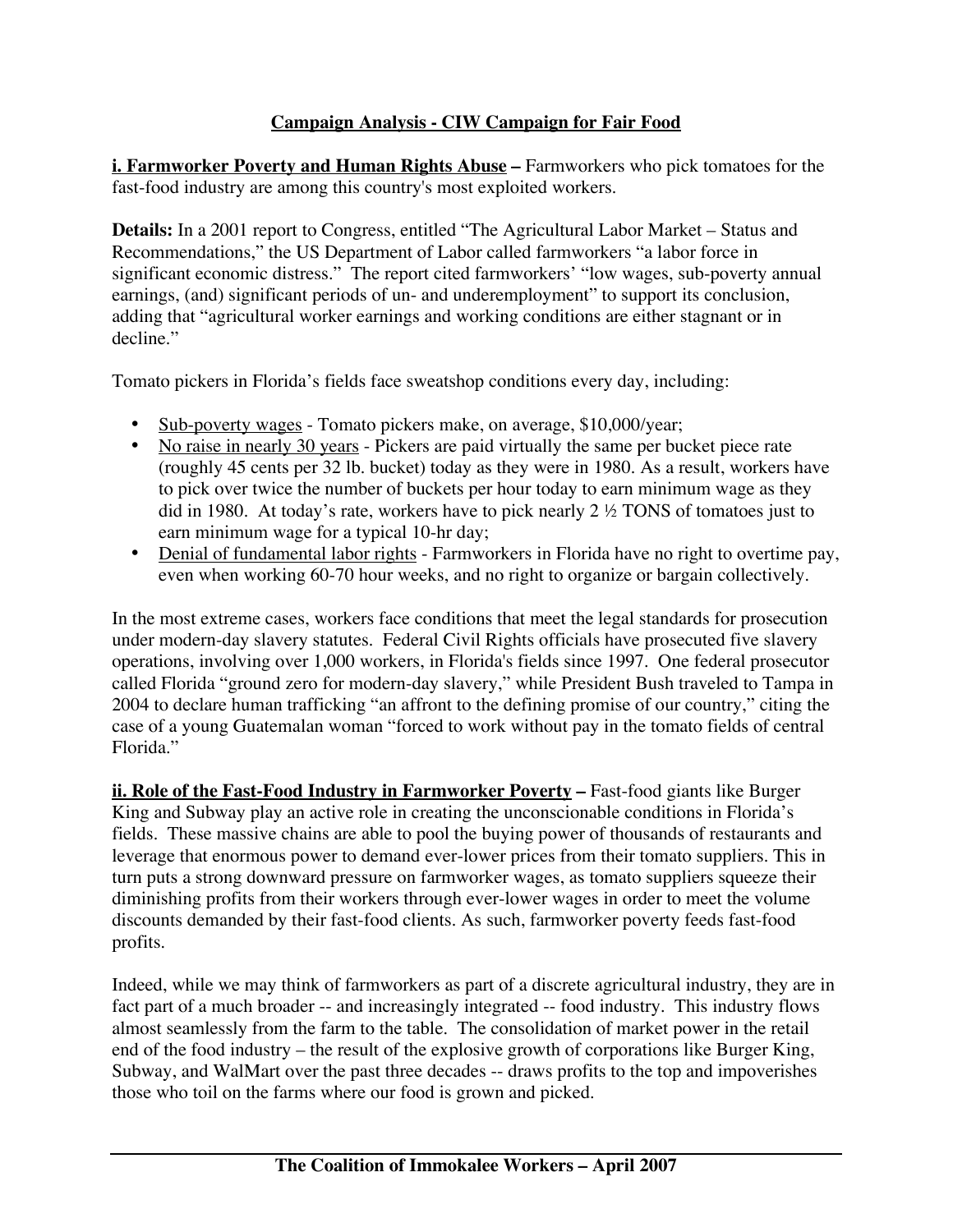**Details:** Workers are not alone in criticizing the fast-food industry's pricing strategies and the impact of those strategies on farmworker wages. A May, 2005, article published in the produce industry journal "The Packer" by a tomato industry re-packer (a form of middle-man between the fields and the retail sector) also describes in detail how fast-food industry demands for lower prices are passed on to farmworkers in the form of wage cuts, citing the example of a recent Burger King demand for lower tomato prices. The article, entitled "Big fast-food contracts breaking tomato re-packers," can be found here: http://www.ciwonline.org/images/Packer2005.pdf

Further evidence of the squeeze by major corporate buyers – and its consequences for farmworkers -- is found in a 2004 Oxfam America report, entitled "Like Machines in the Fields: Workers without Rights in American Agriculture." The report cites a significant shift in an important economic indicator, known as the "Marketing Spread" (defined as the disparity between the price a consumer pays for a product and the price received by the grower). Oxfam reports that, "whereas in 1990 grower-shippers received 41% of the retail price of tomatoes, by 2000 they were receiving barely one quarter (25%). " The study goes on to conclude, "Squeezed by the buyers of their produce, growers pass on the costs and risks imposed on them to those on the lowest rung of the supply chain: the farmworkers they employ." The complete Oxfam report can be found at http://www.oxfamamerica.org/pdfs/labor\_report\_04.pdf

**iii. Agreements with Taco Bell and McDonald's Offer a Way Forward –** In 2005, after a 4 year boycott, the CIW reached an historic agreement with Taco Bell to address the everdeepening poverty and degradation of farmworkers in Florida. On April 9<sup>th</sup> of this year, McDonald's became the second major fast-food leader to work with the CIW to improve farmworker wages and working conditions.

**Details:** The Taco Bell and McDonald's agreements establish a model designed to enlist the immense market power of the fast-food giants to reverse the damage done over the past several decades to farmworker wages and to demand an end to human rights abuses, including modernday slavery, in the operations of their Florida tomato suppliers. Taken together, the agreements establish the following principles:

- Major purchasers must share the cost of creating a supply chain that does not exploit farmworkers.The Agreements commit Taco Bell and McDonald's to pay a penny per pound more for their tomatoes, with the entire amount to be passed on as a pay raise to the workers who pick those tomatoes, as monitored by a reliable third party**.** This nearly doubles the going piece rate when workers pick tomatoes going to Taco Bell and McDonald's;
- Supply chain transparency and a verifiable zero tolerance policy for modern-day slavery;
- The right for farmworkers to participate, through the CIW, in the development and implementation of an enforceable code of conduct, including an effective avenue for worker reports of violations, allowing workers to play an ongoing role in the monitoring and protection of their own rights.
- The development of a third party mechanism to carry out the same monitoring and investigative functions at the industry level; one that can be easily expanded to include the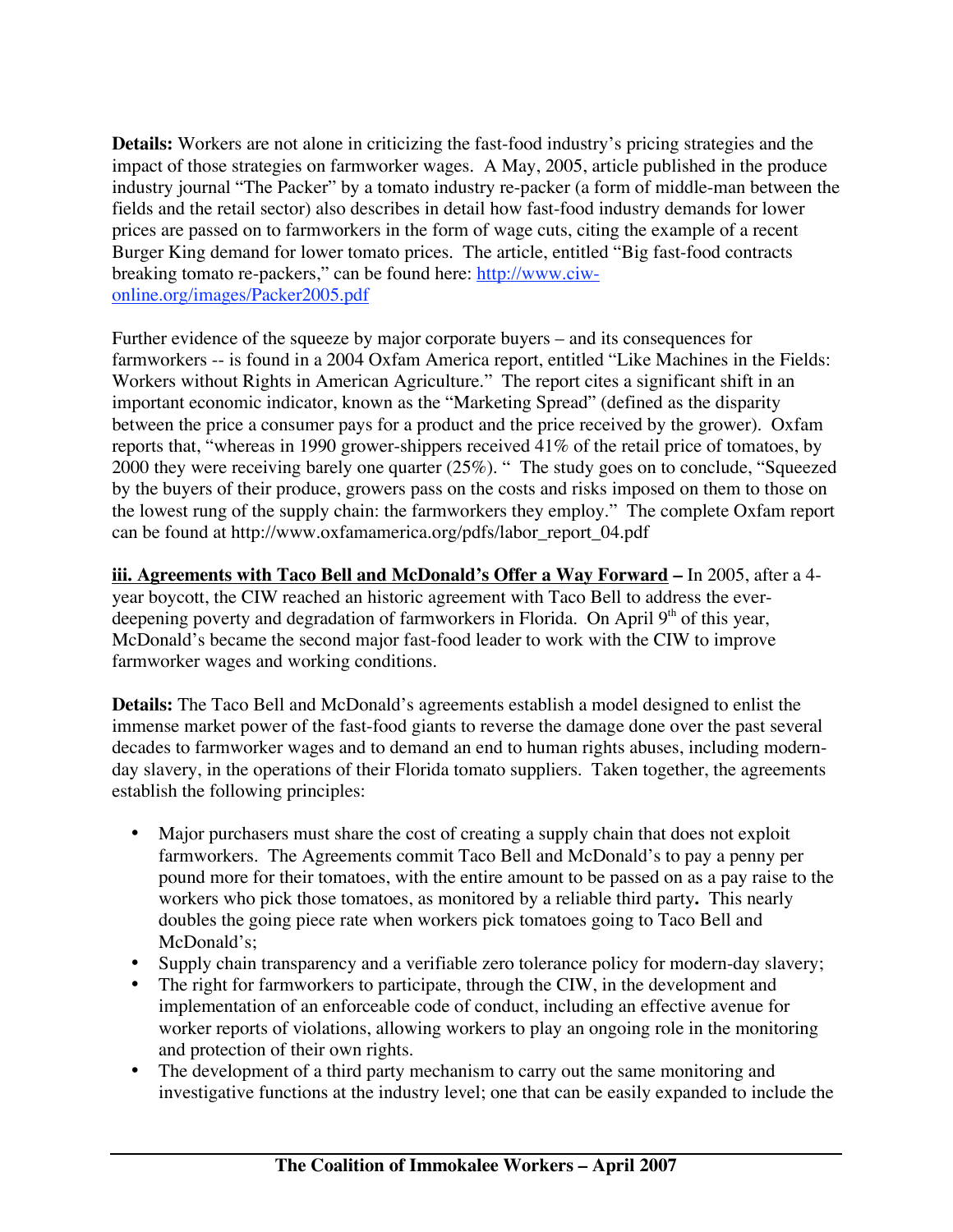participation of other members of the food industry that buy Florida tomatoes. Retail food companies that participate in the third party monitoring arrangement would agree to defined consequences in the event that a supplier is found in violation of the code.

**iv. Burger King Rejects CIW Efforts to Work Together –** Nearly two years after the Taco Bell agreement, Burger King announced its own plan to address farmworker poverty. In a statement to the press, Burger King declared:

"We have spoken to CIW representatives about our interest in recruiting interested Immokalee workers into the BURGER KING(R) system. We have offered to send Burger King Corporation recruiters to the area to speak with the CIW and with workers themselves about permanent, full-time employment at BURGER KING(R) restaurants. Burger King Corporation offers ongoing professional training and advancement opportunities around the country for both entry-level and skilled employee jobs, and we are hopeful the CIW will accept our offer."

Rather than work with the CIW to support the principles established in the Taco Bell agreement, Burger King has chosen instead to offer empty alternatives that show a complete disregard for the reality of human rights abuses in Florida's fields and the company's role in contributing to those abuses. In response to the Burger King statement, CIW spokesperson Lucas Benitez commented in a press release dated February 14<sup>th</sup>, 2007:

"It's simple," said Lucas Benitez of the Coalition of Immokalee Workers (CIW). "The farmworkers who pick tomatoes for Burger King are among this country's worst paid, least protected workers. They earn poverty wages, have no right to overtime pay even when they work 60-70 hour weeks, and have no right to organize. And Burger King has an active hand in creating these unconscionable conditions, as its enormous volume purchasing power allows it to demand lower and lower prices for its tomatoes, resulting in lower and lower wages for already exploited workers."

Benitez continued, "Yet, when presented with the opportunity to take a stand against the exploitation of farmworkers in their home state, Burger King executives refused. Instead, incredibly, they actually offered to address farmworker poverty by retraining tomato pickers to work in Burger King's restaurants – eliminating farmworker poverty by eliminating farmworkers – adding insult to injury with such an obviously unworkable, and frankly pretty ridiculous, idea."

Further, to support its refusal to work with the CIW, Burger King sought to line up behind McDonald's, proclaiming its intent to rely, as McDonald's was then doing, on an employercontrolled monitoring program know by its acronym "SAFE" and a farmworker wage **"**study**"** that was roundly dismissed by dozens of labor, legal, and social research experts, including former Secretary of Labor Robert Reich.

**Details:** Just weeks after the announcement of the Taco Bell agreement, the following meeting took place at a leading tomato growers' packing house, as reported in the Lakeland Ledger ("Growers seek SAFE haven," 1/29/06):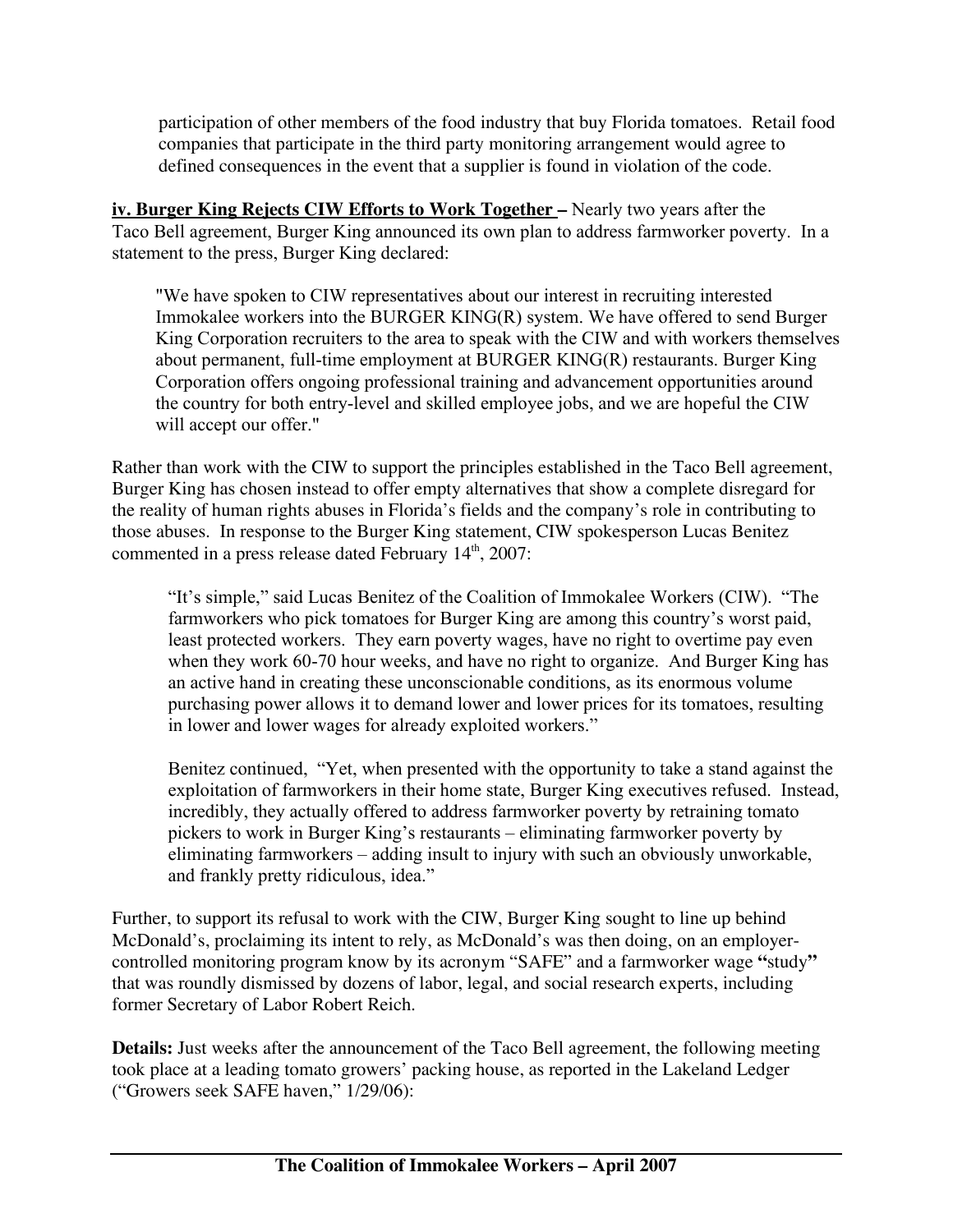"WASHINGTON -- Jay Taylor recalls the seeds being sown last spring in a tomato packinghouse in Palmetto, where members of the restaurant industry and Florida agriculture met to discuss an escalating labor war.

That March, Taco Bell had agreed to pay tomato pickers in Florida an extra penny per pound and to demand new labor standards from growers after a three-year boycott and a run of bad press. The Coalition of Immokalee Workers, the boycott organizer, had cast an unflattering spotlight on growers with a shame campaign against a big corporate customer.

Vegetable growers and other restaurant chains knew the Bell deal, the first of its kind, tolled for them. Taylor said the message from restaurant representatives was clear: "You guys have got to do something about this issue."

The "seeds sown" at that meeting grew into a carefully constructed device to avoid the two key principles the Taco Bell agreement:

• As an alternative to the Taco Bell code of conduct, which was designed and implemented in partnership with workers, restaurant industry leaders and the FFVA created an employer-controlled monitoring program called Socially Accountable Farm Employers (SAFE). You can find more details on the origins of SAFE – its roots in a public relations firm that specializes in "crisis management," as well as the role of the FFVA in its development – here: (http://www.ciw-online.org/Tangled\_Web.html).

You can find a point-by-point comparison of SAFE and the Taco Bell agreement here: (http://www.ciw-online.org/pointbypoint.html).

SAFE is a classic case of the fox guarding the henhouse. It was immediately denounced by a broad spectrum of human rights, labor, and consumer organizations. Since the creation of the FFVA-sponsored SAFE program, former FFVA chairman Frank Johns was named numerous times, although not charged, in the federal indictment of his longtime crewleader, Ron Evans. Evans was charged with keeping his workers in what prosecutors called "a form of servitude." Evans ultimately received a 30-year sentence for recruiting workers from homeless shelters across Florida, enticing them with promises of good pay and housing, and holding them in debt through a combination of low wages and charges to the "company store" for everything from rent to crack cocaine. Johns publicly defended Evans as "an above average crewleader."

You can read more about the relationship between Johns and Evans, as well as the argument for holding the giant fast-food corporations accountable for farmworker exploitation, here: (http://www.ciw-online.org/Foxes\_Henhouse\_FFVA.html)

• As an alternative to the Taco Bell penny per pound surcharge, Burger King argued that farmworker wages were already satisfactory, citing a study commissioned by McDonald's. The study reported that tomato pickers in Florida earned an average of roughly \$14.00 per hour, with the fastest pickers earning upwards to \$18.27 per hour. Like SAFE, the study was thoroughly discredited by dozens of leading legal, labor, and social research scholars,